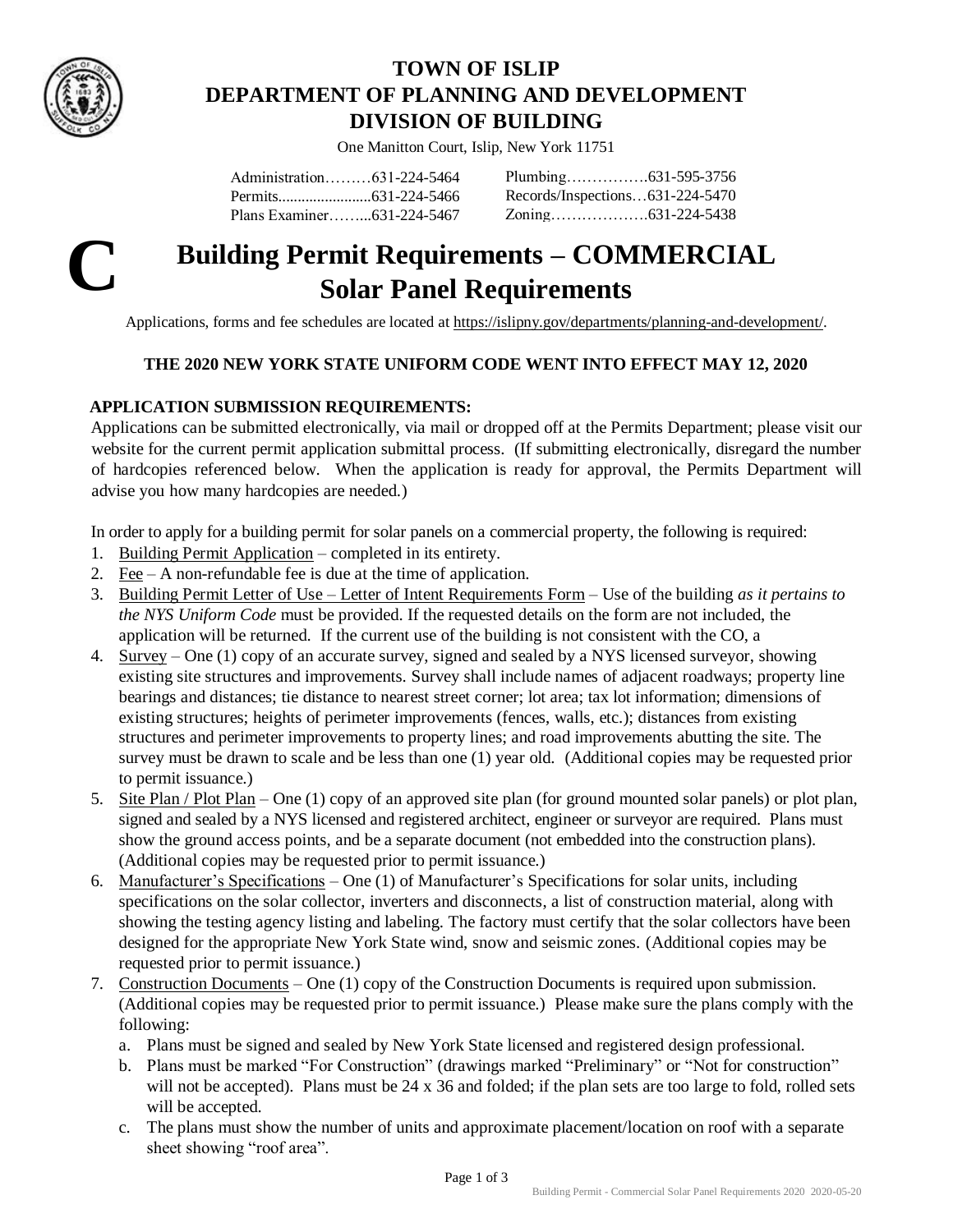- d. Plans must show a single line electrical drawing indicating utility connections, inverters, disconnects, combiner box and grounding as per NEC 2017 article 290. Information about the installing electrical contractor must be provided.
- e. Plans must show compliance with the 2020 NYSUC, 2020 NYSFC section 1204.
- f. The roof structure shall be investigated and compliance shall be shown with 2020 NYSBC sections 1505.9, 1507.17, 1510.7, 1512.1, 1607.3.5 and 1613.3. Each code section shall be addressed on the plans and show the array load #/sf, each connection load in pounds and wind uplift loads.
- g. If a frame is to be used to tilt a collector on a flat roof, provide all details of frame construction, loads and connections. The roof plan is to indicate how access is provided for maintenance.
- h. Plans must certify the following:
	- i Geographic Design criteria for Town of Islip in conformance with the NY State Building Code is severe weathering, 130 mph wind zone, 20 pounds/square feet ground snow load and Seismic Design Category "B".
	- ii The mounting brackets and hardware meet or exceed NY State Building Code requirements for the design criteria for the Town of Islip and respective wind pressures.
	- iii The actual in-field attachment to the roof will meet or exceed NY State Building Code requirements.
- 8. Soil Boring Report The Code Enforcement Official will advise whether a soil boring report is required.
- 9. Warning Sign Please contact the Town of Islip Fire Marshall's office at (631) 224-5477 for warning sign type, wording and location.

#### **APPLICATION REVIEW**

Applications will be reviewed by various departments including Permits, Zoning, Plans Examiners, Engineering and Fire Marshal. During the course of review, additional approvals may be required such as:

- 1. Variances The Building Division (Zoning Dept.) will advise you if the plans don't comply with the Town of Islip Zoning Code. If you wish to request a variance, you will need to complete a [Zoning Department](https://islipny.gov/building-division-permits-list/922-zoning-inquiry-form/file)  [Inquiry Form](https://islipny.gov/building-division-permits-list/922-zoning-inquiry-form/file) to request a denial letter. The denial letter will describe the relief you are seeking which you will then use to apply for a variance at the Zoning Board of Appeals (631-224-5489) which is located at 40 Nassau Avenue in Islip.
- 2. Wetlands Permit If the property is in a wetlands area or flood zone, a Wetlands and Watercourses Permit will be required from the Planning Division (631-224-5450). During the course of their review, Planning will determine if NYSDEC approval is also required.

### **REQUIREMENTS PRIOR TO PERMIT ISSUANCE**

- 1. Contractors Insurance Certificates:
	- a. NYS Workers Compensation Insurance Town of Islip must be listed as Certificate Holder. Acceptable forms include NYS Form C-105.2, NYS GSI-105.2 (2/02), NYS Form U-26.3, or if exempt, signed & dated NYS Form CE-200.
	- b. NYS Disability Insurance The Town of Islip must be listed as the Entity Requesting Proof of Coverage. Acceptable forms include NYS Form DB-120.1, NYS Form DB-155, or if exempt, signed & dated NYS Form CE-200.

*ACORD Forms are not acceptable proof of NYS Worker's Compensation or Disability benefits insurance coverage.*

#### **REQUIREMENTS PRIOR TO ISSUANCE OF A CERTIFICATE OF OCCUPANCY:**

Upon permit issuance, a list of requirements due prior to Certificate of Occupancy will be provided to you including:

1. Inspections – Applicant is responsible for ensuring that their plumber (if applicable) and contractors schedule all required inspections with the Building and Engineering Divisions (please see the applicable Inspection Process handout).